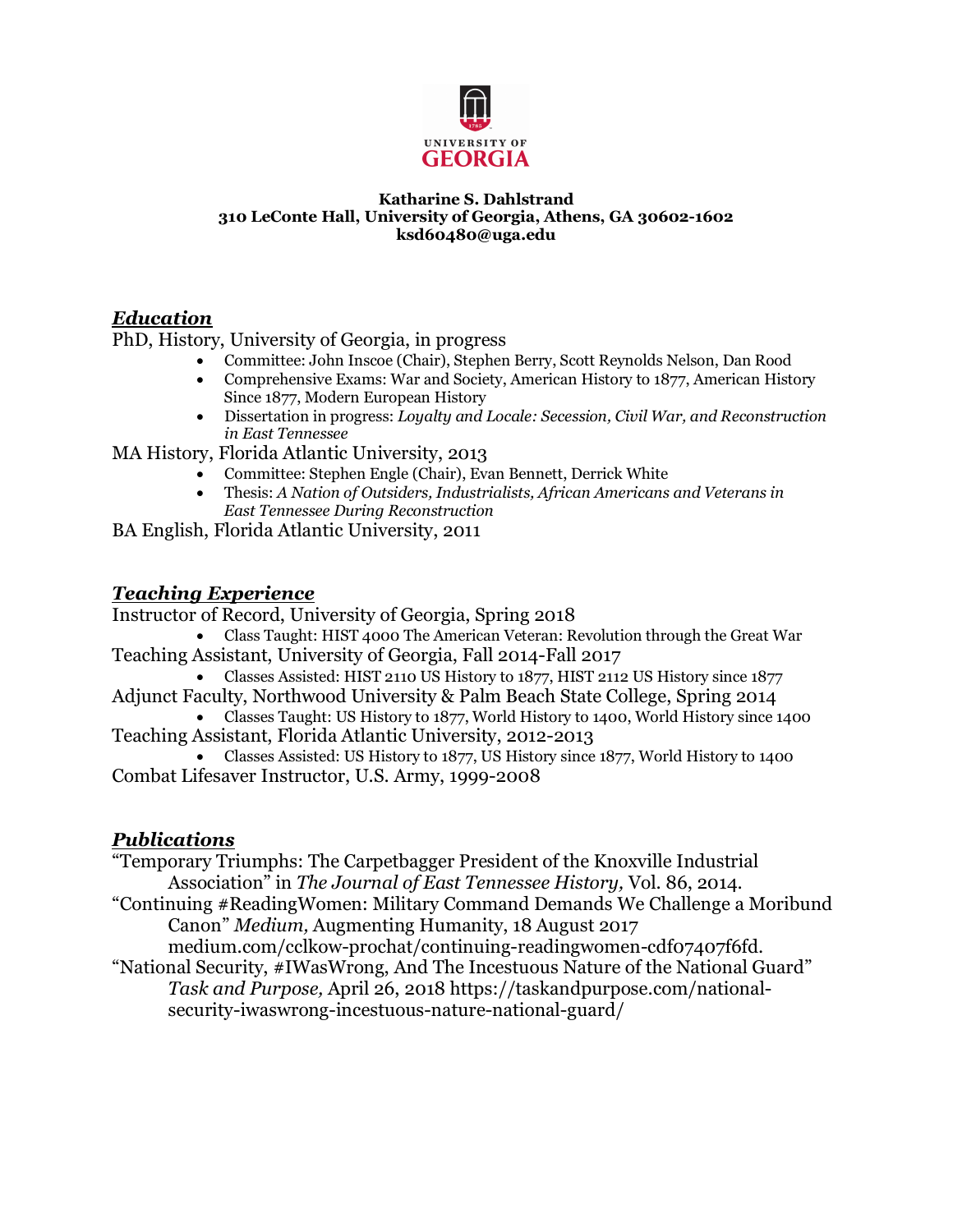# *Public History and Symposium Works*

- Oral Historian for the Student Veteran Resource Center at UGA, January 2016 through Present. Designed and collected oral histories of student veterans attending the University of Georgia. Collection held in the Richard B. Russell Library for Political Research and Studies and online: http://russelldoc.galib.uga.edu/russell/view?docId=ead/RBRL423SVOHead.xml;query=;brand=default
- Research Assistant for Stephen Berry's digital history project, CSI: Dixie, 2015-2016. A project of the Center for Virtual History at the University of Georgia. Data entry for the entirety of 1850 Census Mortality Statistics. https://csidixie.org/genesis/investigators
- Program Committee Member for the Charleston Syllabus Symposium, September 2016. Worked on the development and facilitation of the symposium and moderated a lunchtime discussion on race relations, racial violence and civil rights activism.
- Volunteer in Special Collections of Wimberly Library at Florida Atlantic University, September 2013 to May 2014. Organized, processed, and described the collected papers of FAU historian, John O'Sullivan. The work will eventually result in a digital finding aid.
- "Lincoln and the American Civil War" Exhibit at the Special Collections of Wimberly Library at Florida Atlantic University, January 28, 2013-March 28, 2013. Inventoried and researched over 450 items for an exhibit. Assisted in curating the collection for display.
- Internship in Public History, Fall 2012. Processed, arranged, and described a collection of pamphlets for the Marvin & Sybil Weiner Spirit of America Collection. The work on the collection resulted in the following finding aid: http://fauarchon.fcla.edu/index.php?p=collections/findingaid&id=106&q

# *Professional Honors and Research Awards*

John O'Sullivan Travel Grant for Thesis Travel, Florida Atlantic University, 2013 Traci Jill Edelman Memorial Award for the Best M.A. Thesis, 2014

Graduate School Dean's Award, University of Georgia, 2017

Willson Center Graduate Research Award, University of Georgia, 2017

Center for Teaching and Learning Outstanding Teaching Award, University of Georgia, 2017

Manthorne Memorial Award, University of Georgia, 2017

# *Conference Presentations and Guest Lectures*

- "Mapping Loyalty: The Persisting Social Networks of Civil War Veterans," a paper presented at the 2018 Organization of American Historians Annual Meeting, Sacramento, CA, April 12-14, 2018.
- "What It Means to be a Citizen: Student Veterans in History Classrooms," a roundtable discussion at the 2018 American Historical Association Annual Meeting, Washington DC, January 4-7, 2018.
- "Family Traditions: The Fain's Founding Fathers in an East Tennessee Civil War," a paper presented at the 2017 Society of Appalachian Historians' Eighth